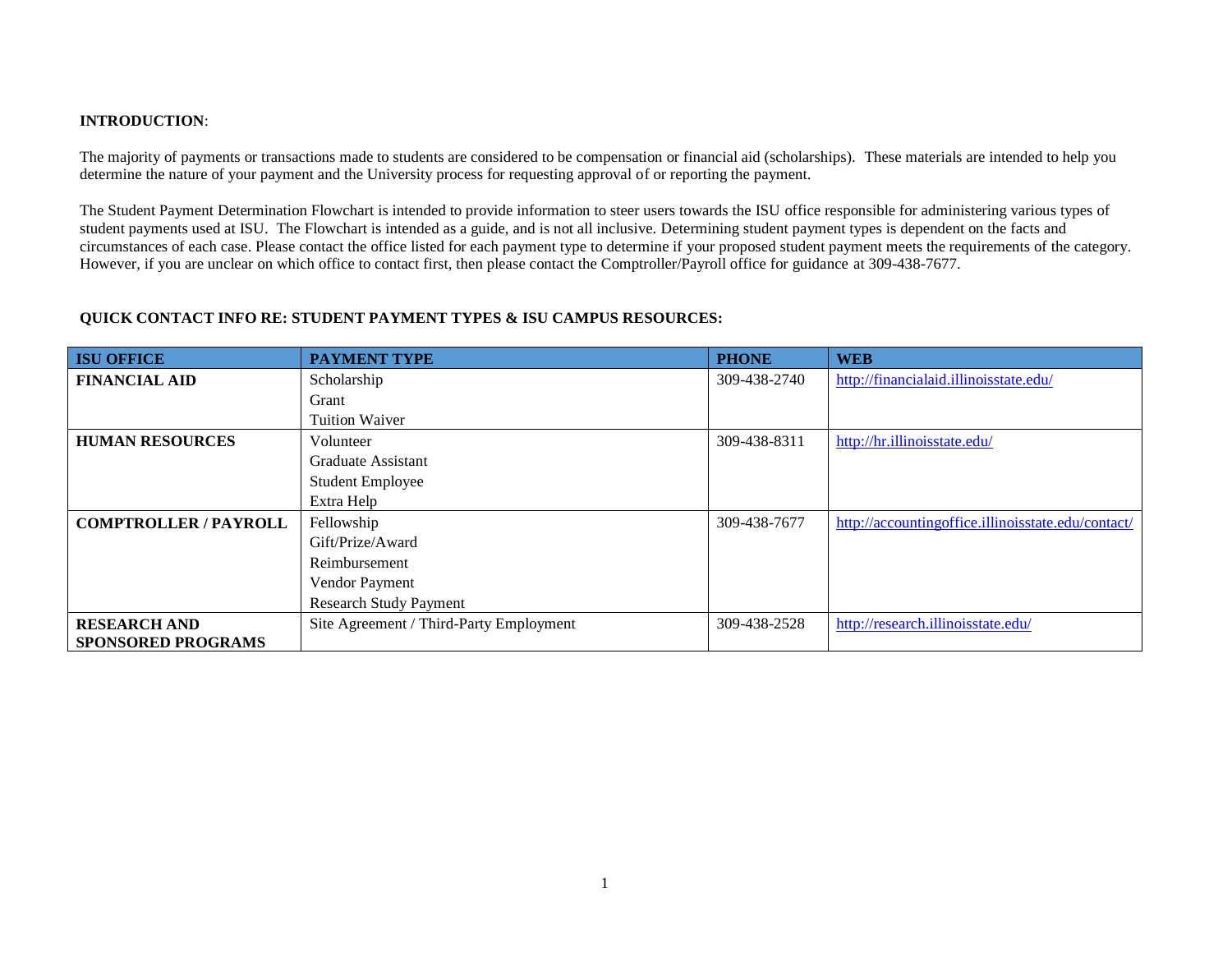The following chart includes the student payment terms referenced in the Flow Chart to describe the category of student payment. Each category has specific processing requirements & tax reporting obligations which are outlined on the chart below.

| <b>Common Payment Scenarios</b>                                                                                                                                                                                                                                                                                                     |                                                                                                                                                   |                                                                                                                                                                            |                    |                                                                                       |                                                                                                     |  |
|-------------------------------------------------------------------------------------------------------------------------------------------------------------------------------------------------------------------------------------------------------------------------------------------------------------------------------------|---------------------------------------------------------------------------------------------------------------------------------------------------|----------------------------------------------------------------------------------------------------------------------------------------------------------------------------|--------------------|---------------------------------------------------------------------------------------|-----------------------------------------------------------------------------------------------------|--|
| Is your student?                                                                                                                                                                                                                                                                                                                    | <b>Payment Type</b>                                                                                                                               | <b>Description of Payment Type?</b>                                                                                                                                        | <b>ISU Contact</b> | <b>IRS</b> Form<br><b>Tax Reporting</b><br><b>Responsibility</b><br><b>US Citizen</b> | <b>IRS Form Tax</b><br><b>Reporting</b><br><b>Responsibility</b><br><b>Non-Resident</b><br>students |  |
| A volunteer?                                                                                                                                                                                                                                                                                                                        | Volunteer                                                                                                                                         | A volunteer contributes time, effort and talent<br>without any expectation of present or future<br>salary, wages or benefits, and without any<br>coercion or intimidation. | HR<br>8-8311       | N/A                                                                                   | N/A                                                                                                 |  |
| <b>An ISU Employee?</b><br>An hourly<br>student<br>employee?<br>A temporary or<br>ongoing position<br>within a campus<br>department or<br>program?<br><b>Hired</b> to<br>$\bullet$<br>perform a<br>specific service<br>to the<br>University?<br>A graduate<br>student with a<br>position that<br>qualifies for an<br>assistantship? | Wage/Salary:<br><b>Teaching Assistant</b><br><b>Research Assistant</b><br>Administrative / Operational<br>Assistant<br>Pre-professional Assistant | An amount paid in return for the services<br>performed for the University by an individual.                                                                                | HR<br>8-8311       | W <sub>2</sub>                                                                        | W2 or 1042-S<br>if treaty<br>benefit applies                                                        |  |
|                                                                                                                                                                                                                                                                                                                                     |                                                                                                                                                   |                                                                                                                                                                            |                    |                                                                                       |                                                                                                     |  |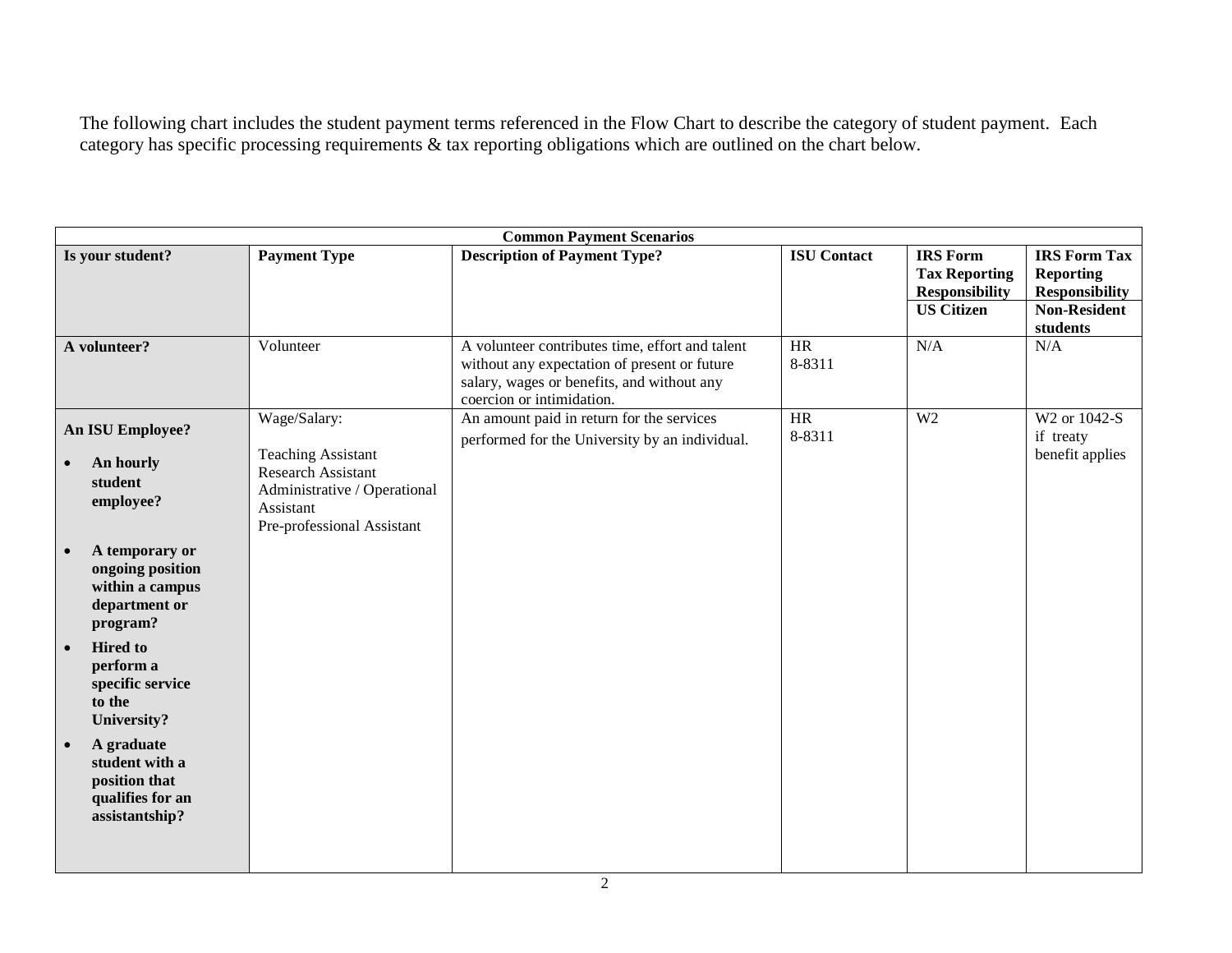| <b>Common Payment Scenarios</b> |                                                                                                                                                                                               |                                          |                                                                                                                                                                                                                                                                                                                                                                                                                                                                            |                                                 |                                                                                                                   |                                                                                         |  |
|---------------------------------|-----------------------------------------------------------------------------------------------------------------------------------------------------------------------------------------------|------------------------------------------|----------------------------------------------------------------------------------------------------------------------------------------------------------------------------------------------------------------------------------------------------------------------------------------------------------------------------------------------------------------------------------------------------------------------------------------------------------------------------|-------------------------------------------------|-------------------------------------------------------------------------------------------------------------------|-----------------------------------------------------------------------------------------|--|
|                                 | Is your student?                                                                                                                                                                              | <b>Payment Type</b>                      | <b>Description of Payment Type?</b>                                                                                                                                                                                                                                                                                                                                                                                                                                        | <b>ISU Contact</b>                              | <b>IRS</b> Form<br><b>Tax Reporting</b><br><b>Responsibility</b><br><b>US Citizen</b>                             | <b>IRS Form Tax</b><br><b>Reporting</b><br><b>Responsibility</b><br><b>Non-Resident</b> |  |
|                                 |                                                                                                                                                                                               |                                          |                                                                                                                                                                                                                                                                                                                                                                                                                                                                            |                                                 |                                                                                                                   | students                                                                                |  |
| $\bullet$                       | <b>Awarded funds to</b><br>cover educational<br>expenses, i.e., where<br>student receives<br>credit?<br><b>Awarded funds to</b><br>support an internship<br>where student<br>receives credit? | Scholarship / Grant<br>(Financial Aid)   | An amount paid or allowed to, or for the benefit<br>of, a student (undergraduate or graduate) as a<br>result of enrollment at an educational institution<br>to aid in the pursuit of their studies or related<br>research, e.g., amounts paid to tuition and<br>required fees, books, supplies or equipment and<br>does not exceed the University's published<br>tuition and fee charges (i.e., the cost of<br>attendance which can include tuition, room,<br>board, etc.) | <b>Financial Aid</b><br>8-2740                  | 1098T                                                                                                             | $1042-S$ *                                                                              |  |
|                                 | <b>Awarded funds where</b><br>the student works for<br>an external employer<br>and the University<br>provides funding to<br>the external<br>employer?                                         | Site Agreement / Third-Party<br>Employer | An agreement whereby ISU agrees to pay an<br>external employer money. The student is<br>considered an employee of the third-party.                                                                                                                                                                                                                                                                                                                                         | Research and<br>Sponsored<br>Programs<br>8-2528 | N/A                                                                                                               | N/A                                                                                     |  |
|                                 | <b>Awarded funds where</b><br>no credit is awarded<br>and university makes<br>payment to student?                                                                                             | Fellowship                               | An amount paid for the benefit of an individual to<br>aid in their pursuit of study or research, where i)<br>the individual is not receiving credit for academic<br>work associated with the payment; ii) no services<br>are expected in return for support for the payment<br>and, iii) payments are not used to pay tuition and<br>required fees, books, supplies or equipment.                                                                                          | Comptroller/<br>Payroll<br>8-7677               | Non<br>NSF/NIH/NRS<br>A Fellowships<br>W <sub>2</sub><br><b>NIH/NRSA</b><br>Fellowships -<br>Letter to<br>Student | $W2$ , if<br>applicable.<br>$1042-S*$                                                   |  |
|                                 | <b>Receiving a tuition</b><br>waiver as part of a<br>graduate assistant<br>appointment?                                                                                                       | <b>Tuition Waiver</b>                    | Tuition and fee waivers are an agreement<br>between the student and the university to reduce<br>or eliminate tuition and/or fees. All Illinois<br>public universities are authorized to award two<br>general types of tuition and fee<br>waivers: Mandatory waivers and discretionary<br>waivers. Mandatory waivers are authorized by                                                                                                                                      | Financial Aid<br>8-2740                         | $1098T - W2$ for<br>Gas over the<br>\$5250<br>threshold.                                                          | W <sub>2</sub> or 1042-S<br>for GAs over<br>the \$5250 with<br>a treaty benefit         |  |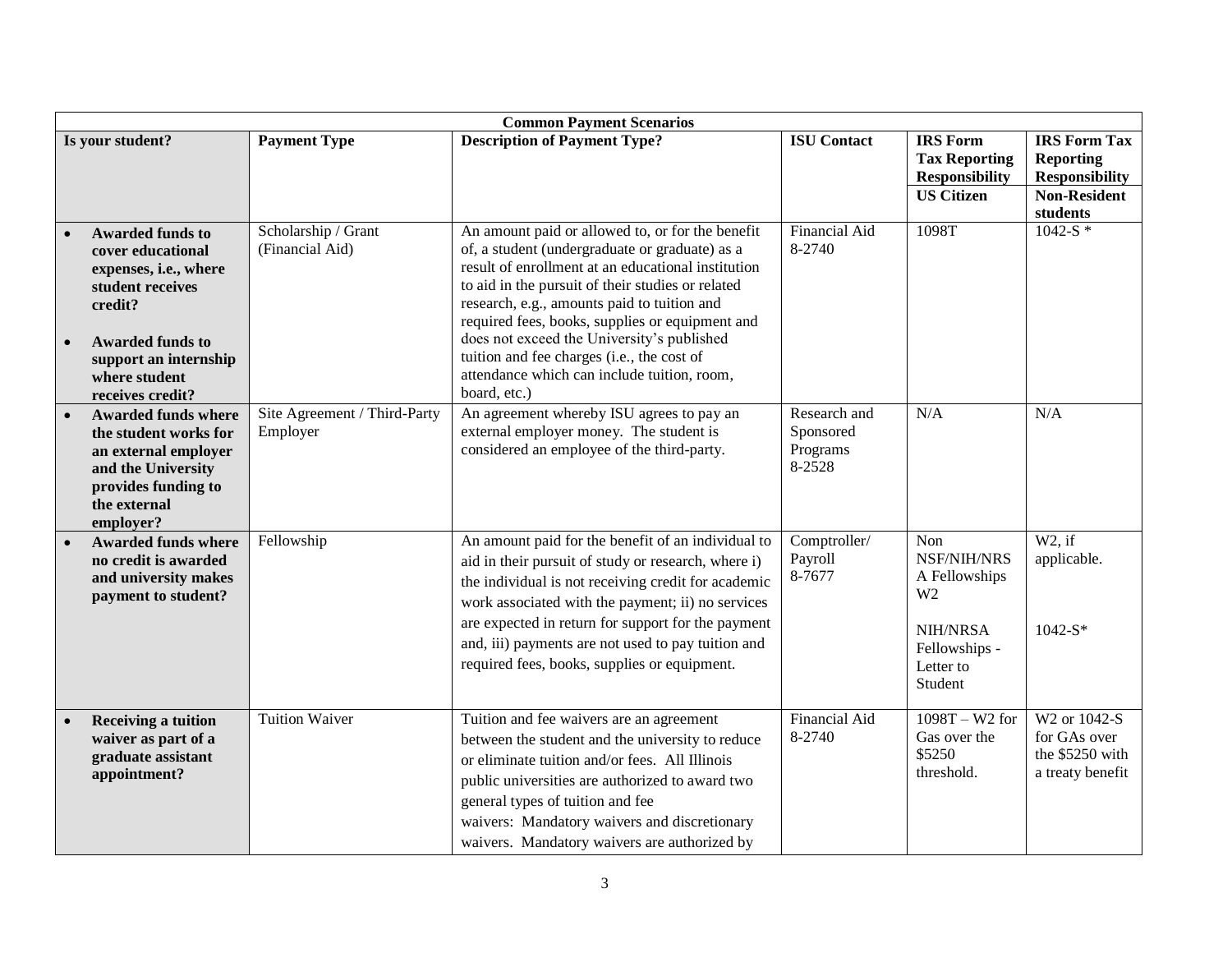|           | <b>Common Payment Scenarios</b>                                                                                                                                                                                                                                                   |                       |                                                                                                                                                                                                                                        |                                   |                                                                                       |                                                                                                     |  |
|-----------|-----------------------------------------------------------------------------------------------------------------------------------------------------------------------------------------------------------------------------------------------------------------------------------|-----------------------|----------------------------------------------------------------------------------------------------------------------------------------------------------------------------------------------------------------------------------------|-----------------------------------|---------------------------------------------------------------------------------------|-----------------------------------------------------------------------------------------------------|--|
|           | Is your student?                                                                                                                                                                                                                                                                  | <b>Payment Type</b>   | <b>Description of Payment Type?</b>                                                                                                                                                                                                    | <b>ISU Contact</b>                | <b>IRS</b> Form<br><b>Tax Reporting</b><br><b>Responsibility</b><br><b>US Citizen</b> | <b>IRS Form Tax</b><br><b>Reporting</b><br><b>Responsibility</b><br><b>Non-Resident</b><br>students |  |
|           |                                                                                                                                                                                                                                                                                   |                       | state statute and awarded to eligible students who<br>meet the specific parameters and criteria included<br>in the statute. Discretionary waivers, including<br>statutory waivers, are granted at the discretion of<br>the university. |                                   |                                                                                       |                                                                                                     |  |
| $\bullet$ | Receiving a cash<br>advance for business<br>expenses incurred<br>while doing university<br>business?<br><b>Needing</b><br>reimbursement for<br>travel or<br>entertainment<br>expenses for<br>university business?<br><b>Using personal funds</b><br>for a department<br>purchase? | Reimbursements        | An amount paid to an individual for expenditures<br>incurred for activities that primarily benefit the<br>university e.g. travel reimbursement for<br>participation in conferences, seminars.                                          | Comptroller/<br>Payroll<br>8-7677 | N/A                                                                                   | $1042-S*$ for<br>travel<br>reimbursement                                                            |  |
|           | Receiving a one-time<br>award or prize to<br>honor his/her<br>achievement?<br>Winning a raffle<br>drawing or student-<br>focused event?                                                                                                                                           | Gift/Prize/Award      | An amount that is based on the achievement,<br>performance, or competition of the individual,<br>but it is not employment related and is not<br>required to be used for tuition, fees, books,<br>supplies or equipment.                | Comptroller/<br>Payroll<br>8-7677 | 1099                                                                                  | $1042 - #*$                                                                                         |  |
| $\bullet$ | <b>Receiving financial</b><br>aid to cover living<br>expenses after tuition<br>and fees have been<br>paid?                                                                                                                                                                        | <b>Student Refund</b> | An amount paid to student for excess cash in a<br>Student Account based on i) a student's<br>withdrawal from school; ii)<br>scholarship/grant/loan paid in excess of tuition                                                           | <b>Financial Aid</b><br>8-2740    | N/A                                                                                   | $1042-S*$                                                                                           |  |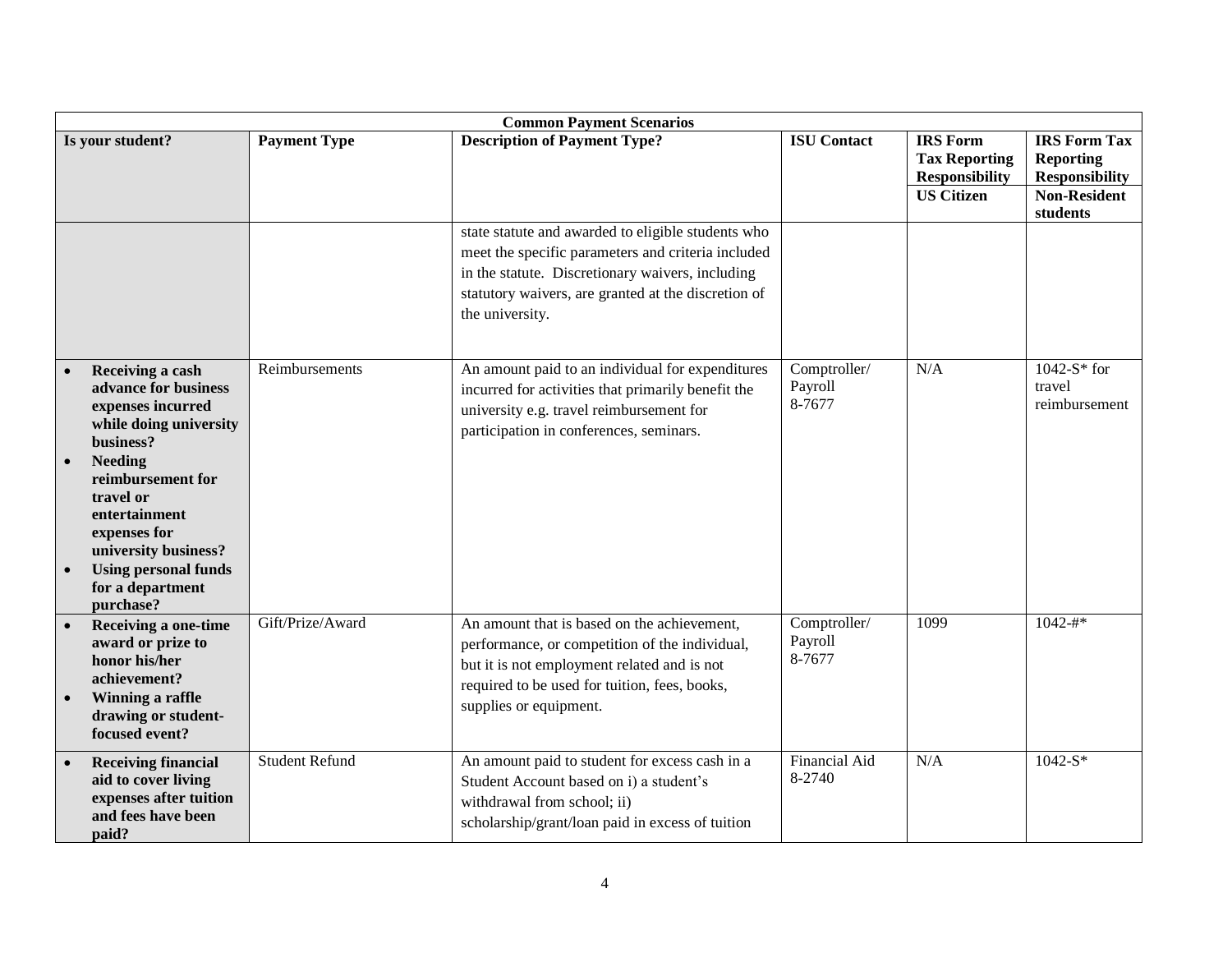| <b>Common Payment Scenarios</b>                                                  |                               |                                                                                                                                                                                                                                                                                                                                                       |                                                                                                                                                                                                                                                                                                                                                                                                                                                                                                                                                                                                                                                                                                                                         |                                                                                       |                                                                                                     |  |
|----------------------------------------------------------------------------------|-------------------------------|-------------------------------------------------------------------------------------------------------------------------------------------------------------------------------------------------------------------------------------------------------------------------------------------------------------------------------------------------------|-----------------------------------------------------------------------------------------------------------------------------------------------------------------------------------------------------------------------------------------------------------------------------------------------------------------------------------------------------------------------------------------------------------------------------------------------------------------------------------------------------------------------------------------------------------------------------------------------------------------------------------------------------------------------------------------------------------------------------------------|---------------------------------------------------------------------------------------|-----------------------------------------------------------------------------------------------------|--|
| Is your student?                                                                 | <b>Payment Type</b>           | <b>Description of Payment Type?</b>                                                                                                                                                                                                                                                                                                                   | <b>ISU</b> Contact                                                                                                                                                                                                                                                                                                                                                                                                                                                                                                                                                                                                                                                                                                                      | <b>IRS</b> Form<br><b>Tax Reporting</b><br><b>Responsibility</b><br><b>US Citizen</b> | <b>IRS Form Tax</b><br><b>Reporting</b><br><b>Responsibility</b><br><b>Non-Resident</b><br>students |  |
|                                                                                  |                               | and required fees, books, supplies or equipment<br>or iii) excess cash paid.                                                                                                                                                                                                                                                                          |                                                                                                                                                                                                                                                                                                                                                                                                                                                                                                                                                                                                                                                                                                                                         |                                                                                       |                                                                                                     |  |
| <b>Providing services to</b><br>the University as an<br>independent<br>business? | Vendor Payment                | Payment for students for services provided by a<br>student as an independent contractor that are not<br>related to the individual's status as an enrolled<br>student. Payments to students rarely meet the<br>vendor payment classification standards.                                                                                                | Comptroller/<br>Payroll<br>8-7677                                                                                                                                                                                                                                                                                                                                                                                                                                                                                                                                                                                                                                                                                                       | 1099                                                                                  | $1042 - #*$                                                                                         |  |
|                                                                                  |                               | COMMON SCENARIOS THAT MAY QUALIFY AS MULTIPLE PAYMENT TYPES - DEPENDING ON INDIVIDUAL CIRCUMSTANCES.                                                                                                                                                                                                                                                  |                                                                                                                                                                                                                                                                                                                                                                                                                                                                                                                                                                                                                                                                                                                                         |                                                                                       |                                                                                                     |  |
| Going to participate<br>in an internship?                                        | Internship                    | An internship is a structured opportunity of fixed<br>duration that provides training and experience to<br>benefit the educational efforts of the student.<br>Internships may take place at the student's<br>educational institution, or at an outside<br>organization. Internships may be full or part-time,<br>and may be paid or unpaid positions. | <b>Please consult the Determination Flow Chart to</b><br>identify the Student Payment category that best fits<br>the circumstances of the specific internship and<br>contact the appropriate ISU office for assistance.<br>ISU cannot employ students as interns in a variety of<br>different circumstances. For example, where services<br>benefit a third party, or compensation does not meet<br>applicable minimum wage requirements. In those<br>circumstances, the University may be able to provide<br>funding to support a student's internship directly to<br>third party via a Graduate External Practicum or an<br>Intern Site Agreement. Please contact RSP (8-2528) to<br>discuss whether an agreement may be appropriate. |                                                                                       |                                                                                                     |  |
| <b>Receiving fees to</b><br>participate in a<br>research study?                  | <b>Research Study Payment</b> | This is an amount typically paid to students as an<br>incentive to participate in a research project.<br>Typically this would be reported on a 1099, but if<br>the payment is made to a student employee, it                                                                                                                                          | Comptroller/<br>Payroll<br>8-7677                                                                                                                                                                                                                                                                                                                                                                                                                                                                                                                                                                                                                                                                                                       |                                                                                       |                                                                                                     |  |